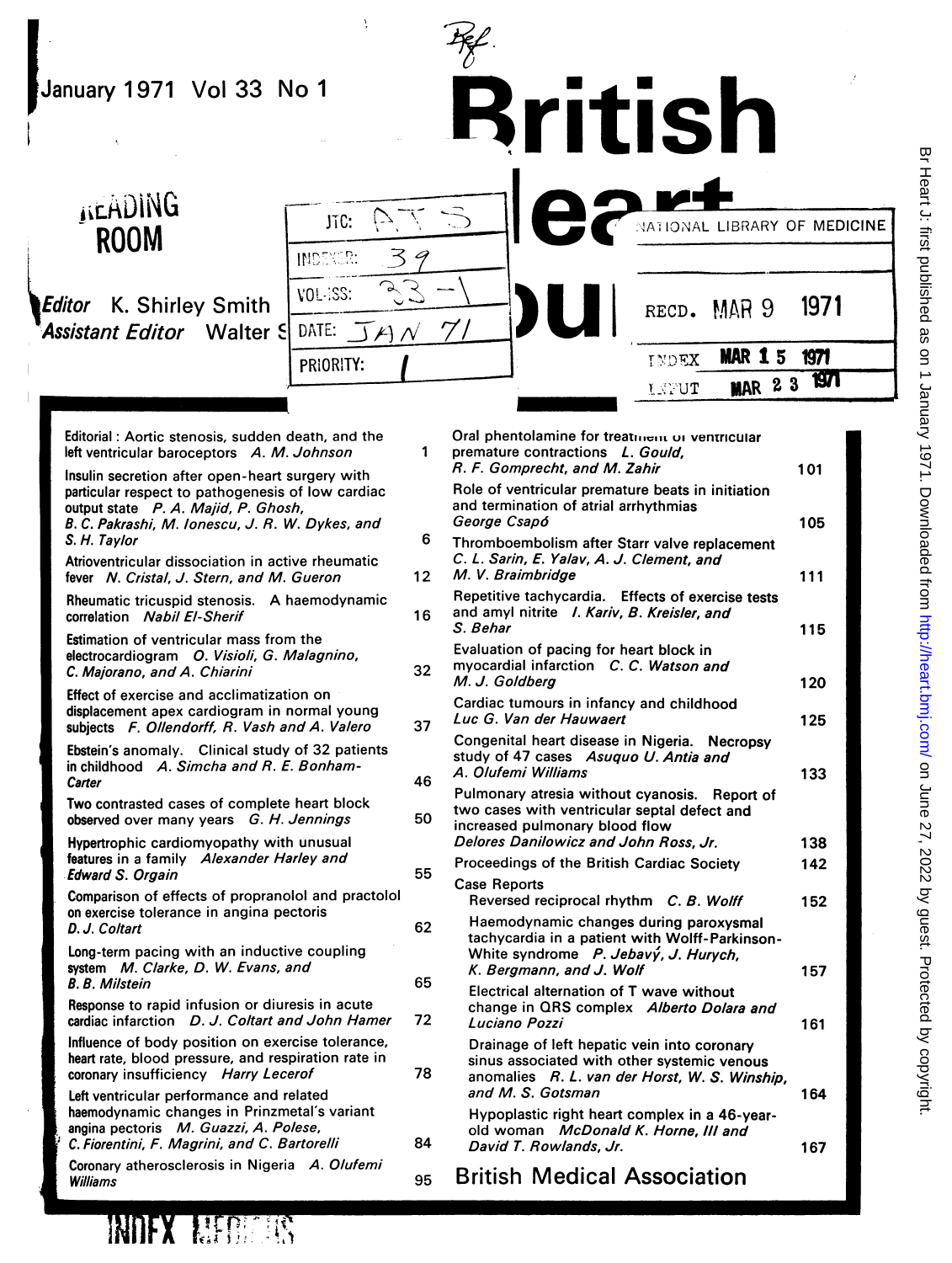# CONTENTS OF VOLUME <sup>33</sup>

| Number 1                                                                                                                                                | page         |
|---------------------------------------------------------------------------------------------------------------------------------------------------------|--------------|
| EDITORIAL: AORTIC STENOSIS, SUDDEN DEATH, AND THE LEFT VENTRICULAR BAROCEPTORS<br>A. M. Iohnson                                                         | $\mathbf{I}$ |
| INSULIN SECRETION AFTER OPEN-HEART SURGERY WITH PARTICULAR RESPECT TO PATHOGENESIS OF<br>LOW CARDIAC OUTPUT STATE                                       |              |
| P. A. Majid, P. Ghosh, B. C. Pakrashi, M. Ionescu, J. R. W. Dykes, and S. H. Taylor<br>ATRIOVENTRICULAR DISSOCIATION IN ACTIVE RHEUMATIC FEVER          | 6            |
| N. Cristal, J. Stern, and M. Gueron                                                                                                                     | 12           |
| RHEUMATIC TRICUSPID STENOSIS. A HAEMODYNAMIC CORRELATION<br>Nabil El-Sherif<br>ESTIMATION OF VENTRICULAR MASS FROM THE ELECTROCARDIOGRAM                | 16           |
| O. Visioli, G. Malagnino, C. Majorano, and A. Chiarini<br>EFFECT OF EXERCISE AND ACCLIMATIZATION ON DISPLACEMENT APEX CARDIOGRAM IN NORMAL              | 32           |
| F. Ollendorff, R. Vash, and A. Valero<br><b>YOUNG SUBJECTS</b>                                                                                          | 37           |
| EBSTEIN'S ANOMALY. CLINICAL STUDY OF 32 PATIENTS IN CHILDHOOD                                                                                           |              |
| A. Simcha and R. E. Bonham-Carter<br>TWO CONTRASTED CASES OF COMPLETE HEART BLOCK OBSERVED OVER MANY YEARS G. H. Jennings                               | 46<br>50     |
| HYPERTROPHIC CARDIOMYOPATHY WITH UNUSUAL FEATURES IN A FAMILY                                                                                           |              |
| Alexander Harley and Edward S. Orgain                                                                                                                   | 55           |
| COMPARISON OF EFFECTS OF PROPRANOLOL AND PRACTOLOL ON EXERCISE TOLERANCE IN ANGINA<br><b>PECTORIS</b><br>D. J. Coltart                                  | 62           |
| LONG-TERM PACING WITH AN INDUCTIVE COUPLING SYSTEM                                                                                                      |              |
| M. Clarke, D. W. Evans, and B. B. Milstein<br>RESPONSE TO RAPID INFUSION OR DIURESIS IN ACUTE CARDIAC INFARCTION                                        | 65           |
| D. J. Coltart and John Hamer                                                                                                                            | 72           |
| INFLUENCE OF BODY POSITION ON EXERCISE TOLERANCE, HEART RATE, BLOOD PRESSURE, AND<br><b>RESPIRATION RATE IN CORONARY INSUFFICIENCY</b><br>Harry Lecerof | 78           |
| LEFT VENTRICULAR PERFORMANCE AND RELATED HAEMODYNAMIC CHANGES IN PRINZMETAL'S<br>VARIANT ANGINA PECTORIS                                                |              |
| M. Guazzi, A. Polese, C. Fiorentini, F. Magrini, and C. Bartorelli                                                                                      | 84           |
| CORONARY ATHEROSCLEROSIS IN NIGERIA<br>A. Olufemi Williams                                                                                              | 95           |
| ORAL PHENTOLAMINE FOR TREATMENT OF VENTRICULAR PREMATURE CONTRACTIONS<br>L. Gould, R. F. Gomprecht, and M. Zahir                                        | 101          |
| ROLE OF VENTRICULAR PREMATURE BEATS IN INITIATION AND TERMINATION OF ATRIAL ARRHYTHMIAS                                                                 |              |
| George Csapó<br>THROMBOEMBOLISM AFTER STARR VALVE REPLACEMENT                                                                                           | 105          |
| C. L. Sarin, E. Yalav, A. J. Clement, and M. V. Braimbridge                                                                                             | III          |
| REPETITIVE TACHYCARDIA. EFFECTS OF EXERCISE TESTS AND AMYL NITRITE<br>I. Kariv, B. Kreisler, and S. Behar                                               |              |
| EVALUATION OF PACING FOR HEART BLOCK IN MYOCARDIAL INFARCTION                                                                                           | 115          |
| C. C. Watson and M. J. Goldberg<br>CARDIAC TUMOURS IN INFANCY AND CHILDHOOD<br>Luc G. Van der Hauwaert                                                  | 120<br>125   |
| CONGENITAL HEART DISEASE IN NIGERIA. NECROPSY STUDY OF 47 CASES                                                                                         |              |
| Asuquo U. Antia and A. Olufemi Williams<br>PULMONARY ATRESIA WITHOUT CYANOSIS. REPORT OF TWO CASES WITH VENTRICULAR SEPTAL                              | 133          |
| DEFECT AND INCREASED PULMONARY BLOOD FLOW Delores Danilowicz and John Ross, Jr.                                                                         | 138          |
| PROCEEDINGS OF THE BRITISH CARDIAC SOCIETY<br><b>CASE REPORTS</b><br>152, 157, 161, 164, 167                                                            | 142          |
|                                                                                                                                                         |              |

## Number 2

| EDITORIAL: EARLY ANATOMICAL KNOWLEDGE OF CARDIAC MALFORMATION<br>Maurice Campbell 169                                                 |  |
|---------------------------------------------------------------------------------------------------------------------------------------|--|
| PATHOPHYSIOLOGY OF CORONARY CIRCULATION. THE SIR THOMAS LEWIS LECTURE OF THE BRITISH                                                  |  |
| CIPPLIC COOPTY<br>$\mathbf{n}: \mathbf{1} \cup \mathbf{1} \cup \mathbf{0}$ , $\mathbf{n}: \mathbf{1} \cup \mathbf{1} \cup \mathbf{1}$ |  |

- 
- CARDIAC SOCIETY Richard S. Ross 173 EXTERNAL MEASUREMENTS OF IMPLANTED PACEMAKER CHARACTERISTICS. A CLINICAL APPRAISAL O. Edhag, S. Hofvendahl, I. Karlöf, and L. Mogensen 185
- Br Heart J: first published as on 1 January 1971. Downloaded from http://heart.bmj.com/ on June 27, 2022 by guest. Protected by copyright. Br Heart J. first published as on 1 January 1971. Downloaded from <http://heart.bmj.com/> on June 27, 2022 by guest. Protected by copyright.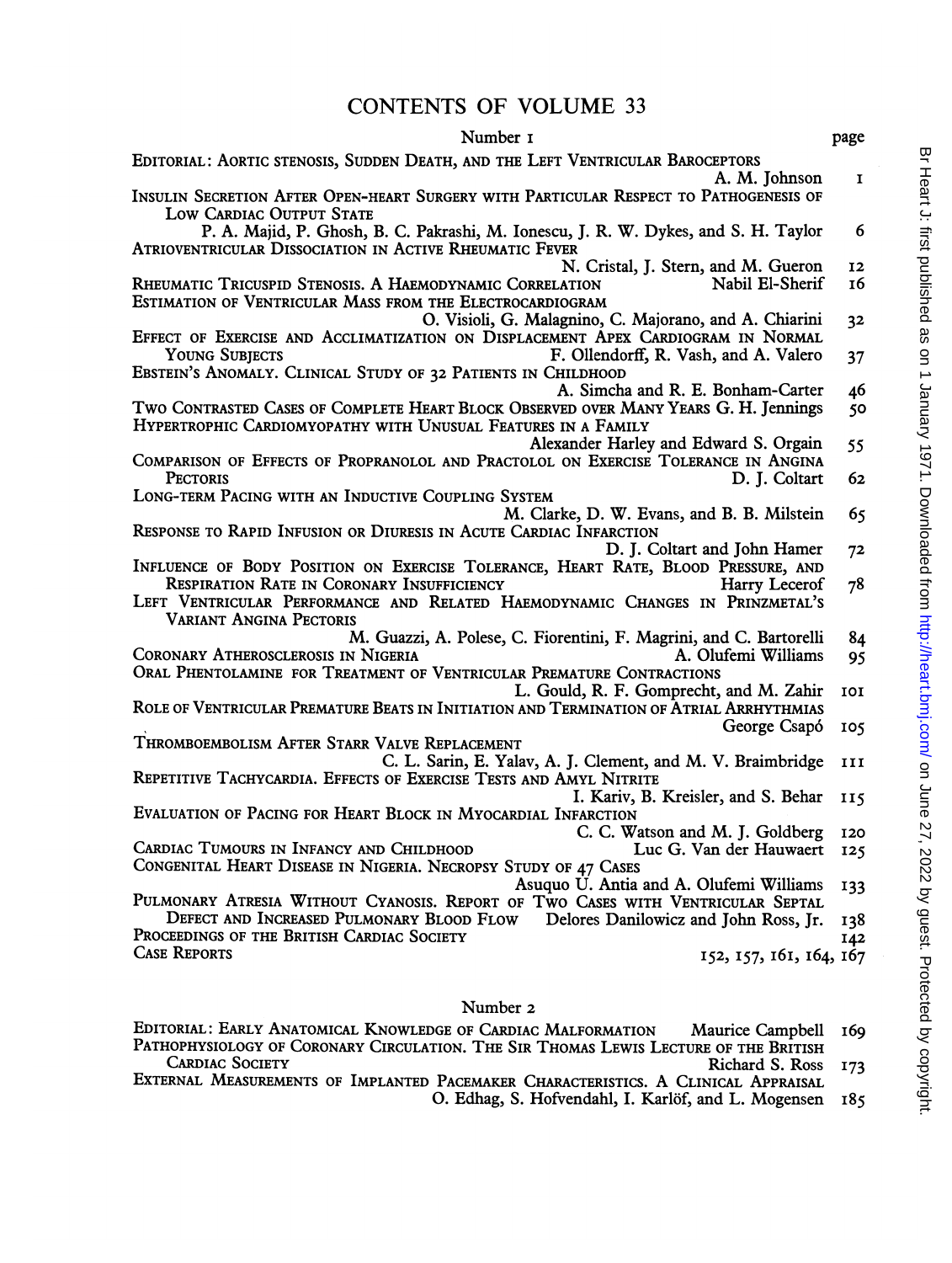Number 2-(*continued*) page

TRANSVENOUS PACEMAKING-A BEDSIDE TECHNIQUE Charles L. Baird I9I PATHOLOGY OF IDIOPATHIC CARDIOMEGALY IN JAMAICA

- Marie Campbell, J. M. Summerell, G. Bras, J. A. Haves, and K. L. Stuart 193 EXTRINSIC FACTORS IN THE GENESIS OF CONGENITAL HEART DISEASE
- M. V. de la Cruz, L. Muñoz-Castellanos, and B. Nadal-Ginard 203 CONGENITAL PHYSIOLOGICALLY CORRECTED TRANSPOSITION WITH HYPERTROPHIC OBSTRUCTIVE<br>CARDIOMYOPATHY Michael Honey and Ronald G. Gold 214 CARDIOMYOPATHY Michael Honey and Ronald G. Gold 2I4
- SUSTAINED-RELEASE QUINIDINE (KINIDIN DURULES) IN MAINTAINING SINUS RHYTHM AFTER ELECTROVERSION OF ATRIAL DYSRHYTHMIAS
- L. Resnekov, D. Gibson, S. Waich, J. Muir, and L. McDonald 220 ELECTROMECHANICAL CORRELATION OF LEFT ATRIAL FUNCTION AFTER CARDIOVERSION
- D. N. Grover, V. S. Mathur, S. Shrivastava, and S. B. Rov 226 EPICARDIAL EXCITATION OF THE ATRIA IN A PATIENT WITH ATRIAL FLUTTER
	- H. J. J. Wellens, M. J. Janse, R. T. van Dam, and D. Durrer 233
- AUSCULTATORY AND PHONOCARDIOGRAPHIC CHARACTERISTICS OF SUPRACRISTAL VENTRICULAR<br>SEPTAL DEFECT **Odette Farrú, G. Duffau, and R. Rodríguez** Odette Farrú, G. Duffau, and R. Rodríguez 238<br>Maurice Campbell 246 NATURAL HISTORY OF VENTRICULAR SEPTAL DEFECT
- NORMAL RANGES OF MODIFIED AXIAL LEAD SYSTEM ELECTROCARDIOGRAM PARAMETERS P. W. Macfarlane, A. R. Lorimer, and T. D. V. Lawrie 258
- 3 AND I2 LEAD ELECTROCARDIOGRAM INTERPRETATION BY COMPUTER. A COMPARISON ON 1093<br>PATIENTS P. W. Macfarlane, A. R. Lorimer, and T. D. V. Lawrie P. W. Macfarlane, A. R. Lorimer, and T. D. V. Lawrie 266
- CENTRAL VENOUS CATHETER USED FOR RECORDING INTRACARDIAC ELECTROCARDIOGRAM F. Urthaler and J. Halter 275
- COMPARISON OF Two ESTABLISHED PLATELET STICKINESS METHODS IN ATHEROSCLEROTIC PATIENTS AND NORMAL SUBJECTS AND A PROPOSED MODIFICATION
	-
- E. Besterman, Joan B. Heywood, and Jillian James 277 SINGLE-CONTROL, ACCIDENT-PROOF, MANOMETER TAP SYSTEMS INTERVENTRICULAR SEPTAL DEFECT SHOWN BY LEFT VENTRICULAR CINE-ANGIOCARDIOGRAPHY
- J. F. N. Taylor and A. R. Chrispin 285 HAEMODYNAMIC EFFECTS OF GLUCAGON DURING ACUTE MYOCARDIAL INFARCTION WITH LEFT VENTRICULAR FAILURE IN MAN
- G. Diamond, J. Forrester, R. Danzig, W. W. Parmley, and H. J. C. Swan 290 ECHOCARDIOGRAPHY OF THE MITRAL VALVE IN AORTIC VALVE DISEASE
- R. B. Pridie, R. Benham, and C. M. Oakley 296 JUGULAR, HEPATIC, AND PRAECORDIAL PULSATIONS IN CONSTRICTIVE PERICARDITIS

A. El-Sherif and G. El-Said 305

THE SIXTH WORLD CONGRESS OF CARDIOLOGY<br>CASE REPORTS 313, 326, 323, 326

### Number <sup>3</sup>

EDITORIAL: INSULIN AND HEART FAILURE S. H. Taylor 329

315, 320, 323, 326

- EFFECT OF CARDIOPULMONARY BYPASS ON PLASMA DIGOXIN CONCENTRATIONS D. J. Coltart, D. A. Chamberlain, M. R. Howard, M. G. Kettlewell, J. L. Mercer, and T. W. Smith 334 ELECTROVERSION OF LONE ATRIAL FIBRILLATION AND FLUTTER INCLUDING HAEMODYNAMIC STUDIES
- AT REST AND ON EXERCISE Leon Resnekov and Lawson McDonald 339 SELECTED CLINICAL FEATURES OF PAROXYSMAL TACHYCARDIA. A PROSPECTIVE STUDY IN 120<br>Patients Muton H. Luria Myron H. Luria 351<br>Nabil El-Sherif 358
- AV JUNCTIONAL VERSUS LEFT ATRIAL RHYTHM NABIL EL-Sherif 358
- AORTIC ATRESIA. DIAGNOSTIC CARDIAC CATHETERIZATION IN FIRST WEEK OF LIFE

Graham A. H. Miller 367

- SURFACE MAPPING OF RS-T SEGMENT IN ACUTE MYOCARDIAL INFARCTION
- D. S. Reid, L. J. Pelides, and J. P. Shillingford 370<br>AISAL OF ITS USE J. Pilcher and M. K. Heely 375 THE BIRMINGHAM (LUCAS) PACEMAKER. AN APPRAISAL OF ITS USE J. Pilcher and M. K. Heely 375 ASSOCIATION OF PROLAPSE OF POSTERIOR CUSP OF MITRAL VALVE AND ATRIAL SEPTAL DEFECT
	- A. McDonald, A. Harris, K. Jefferson, J. Marshall, and L. McDonald 383
- Br Heart J: first published as on 1 January 1971. Downloaded from http://heart.bmj.com/ on June 27, 2022 by guest. Protected by copyright Br Heart J. first published as on 1 January 1971. Downloaded from <http://heart.bmj.com/> on June 27, 2022 by guest. Protected by copyright.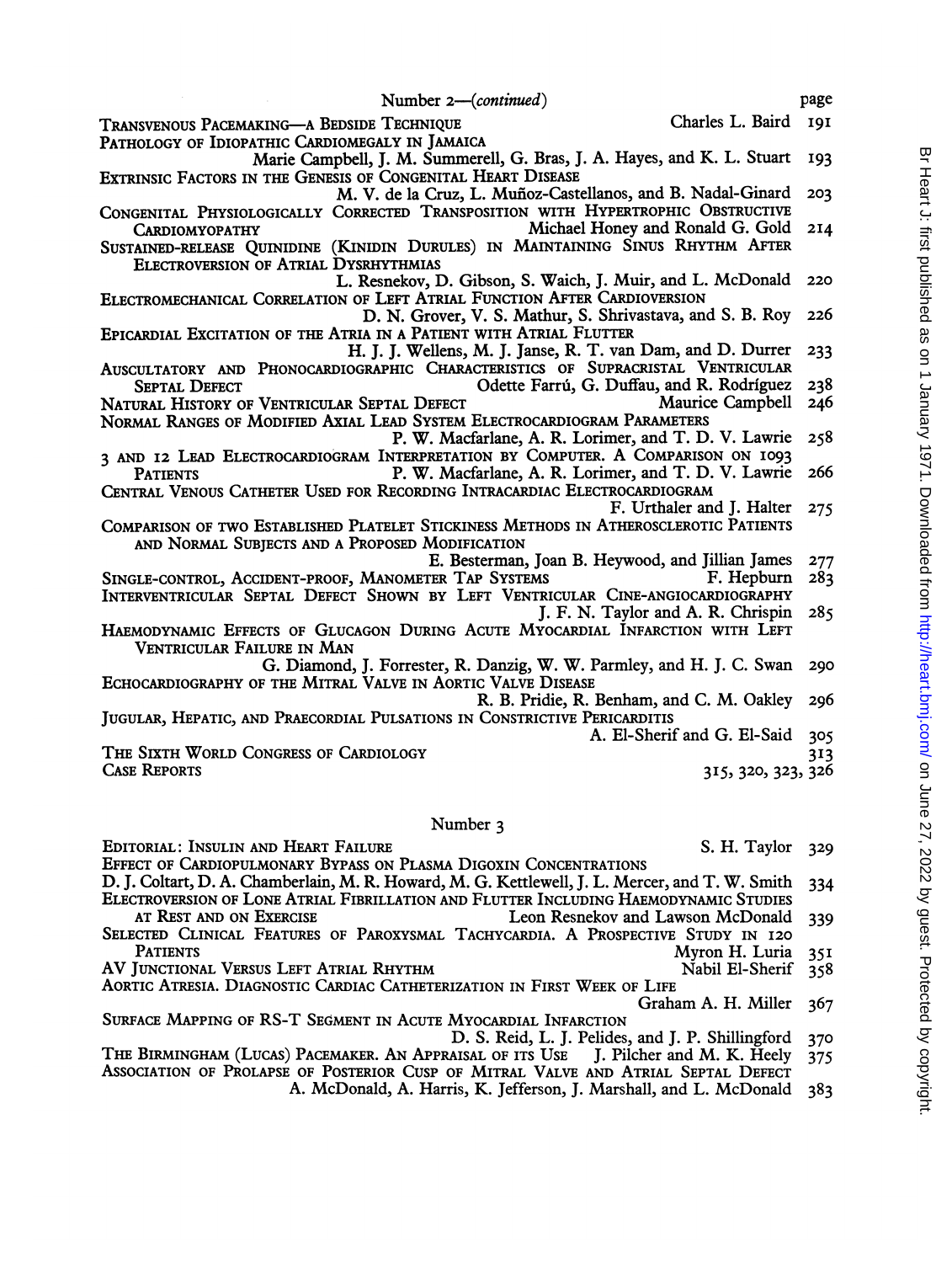Number 3-continued) page

- EFFECT OF VARYING PULSE INTERVAL IN ATRIAL FIBRILLATION OH LEFT VENTRICULAR FUNCTION<br>IN MAN D. G. Gibson, G. Broder, and E. Sowton D. G. Gibson, G. Broder, and E. Sowton 388
- MYOCARDIUM AS CONTRIBUTOR OF PLASMINOGEN ACTIVATOR TO BLOOD I. Sudhakaran Menon and H. A. Dewar 394
- EFFECT OF CHANGES IN VENTRICULAR ACTIVATION ON CARDIAC HAEMODYNAMICS IN MAN. COM-PARISON OF RIGHT VENTRICULAR, LEFT VENTRICULAR, AND SIMULTANEOUS PACING OF BOTH<br>VENTRICLES D. G. Gibson, D. A. Chamberlain, D. I. Coltart, and I. Mercer D. G. Gibson, D. A. Chamberlain, D. J. Coltart, and J. Mercer 397
- ANALYSIS OF DYNAMICS OF MITRAL STARR-EDWARDS VALVE PROSTHESIS USING REFLECTED ULTRA-SOUND D. C. Siggers, Sivaporn A. Srivongse, and Dennis Deuchar 401<br>CASE REPORTS 420.422

CASE REPORTS 409,4I2, 4I6, 420, 423

#### Number 4

- EDITORIAL: CARDIAC REHABILITATION B. M. Groden, T. Semple, and G. B. Shaw 425 'FIxED' SPLITTING OF THE SECOND HEART SOUND IN VENTRICULAR SEPTAL DEFECT
- C. Harris, J. Wise, Jr., and C. M. Oakley 428 EARLY RATE OF RESOLUTION OF MAJOR PULMONARY EMBOLISM. A STUDY OF ANGIOGRAPHIC AND HAEMODYNAMIC CHANGES OCCURRING IN THE FIRST 24 TO 48 HoURS
	- I. G. McDonald, J. Hirsh, and G. S. Hale 432
- EFFECT OF EXERCISE ON DISTRIBUTION OF PULMONARY BLOOD FLOW IN PATIENTS WITH MITRAL<br>STENOSIS [1994] J. Biure, B. Liander, and I. Widimsky J. Bjure, B. Liander, and J. Widimsky 438
- HAEMODYNAMIC EFFECTS OF PHENTOLAMINE IN CHRONIC OBSTRUCTIVE PULMONARY DISEASE<br>L. Gould, M. Zahir, A. DeMartino, and R. F. Gomprecht 445
- FISTULAE BETWEEN THE CORONARY ARTERIES AND THE RIGHT CAVITIES OF THE HEART. REPORT OF THREE CASES TREATED SURGICALLY I. J. Azcuna, A Cabrera, F. Arruza, and M. Iriarte J. I. Azcuna, A Cabrera, F. Arruza, and M. Iriarte 45I
- POSTOPERATIVE COMPLETE HEART BLOCK IN CHILDREN R. J. Fryda, S. Kaplan, and J. A. Helmsworth 456
- ASSESSMENT OF CARDIAC APEX IMPULSE USING FIBEROPTICS James S. Cole and Robert D. Conn 463 THE CIRCULATION, THE LUNG, AND FINGER CLUBBING IN HEPATIC CIRRHOSIS
	- N. N. Stanley and D. J. Woodgate 469
- ASSESSMENT OF PROPRANOLOL IN ANGINA PECTORIS. CLINICAL DOSE RESPONSE CURVE AND EFFECT ON ELECTROCARDIOGRAM AT REST AND ON EXERCISE B. N. C. Prichard and P. M. S. Gillam 473
- ACUTE EFFECTS OF ORAL ALPRENOLOL ON EXERCISE TOLERANCE IN PATIENTS WITH ANGINA PECTORIS. A DOSE-RESPONSE STUDY B. I. Sealey, I. Liliedal, G. Nyberg, and B. Åblad
- B. J. Sealey, J. Liljedal, G. Nyberg, and B. Åblad 48I CATHETERIZATION OF LEFT VENTRICLE IN ACUTELY ILL PATIENTS
- G. Diamond, H. Marcus, T. McHugh, H. J. C. Swann, and J. Forrester 489 RELATIONS BETWEEN PRESSURE IN PULMONARY ARTERY, LEFT ATRIUM, AND LEFT VENTRICLE WITH
- SPECIAL REFERENCE TO EVENTS AT END DIASTOLE S. Å. Forsberg 494<br>RAISAL OF MULTIFOCAL ATRIAL TACHYCARDIA SERVER SERVER BED BED BED SOO
- APPRAISAL OF MULTIFOCAL ATRIAL TACHYCARDIA **Edward K. Chung** 500 PARASYSTOLIC VENTRICULAR TACHYCARDIA. OBSERVATIONS ON DIFFERENTIAL STIMULUS THRESHOLD<br>AS POSSIBLE MECHANISM FOR EXIT BLOCK J. Roelandt and L. Schamroth 505
- AS POSSIBLE MECHANISM FOR EXIT BLOCK HEART RATE AND INTERMITTENT WOLFF-PARKINSON-WHITE SYNDROME
- S. D. Moulopoulos, G. C. Plassaras, and D. A. Sideris 513 QUINIDINE IN MAINTENANCE OF SINUS RHYTHM AFTER ELECTROCONVERSION OF CHRONIC ATRIAL FIBRILLATION. A CONTROLLED CLINICAL STUDY
- L. Hillestad, C. Bjerkelund, J. Dale, J. Maltau, and O. Storstein 518 TREATMENT AND PREVENTION OF CARDIAC ARRHYTHMIAS WITH PROPRANOLOL AND QUINIDINE
	-

Shiomo Stern <sup>522</sup> ACID-BASE IMBALANCE AND ARRHYTHMIAS AFTER MYOCARDIAL INFARCTION J. Pilcher and R. E. Nagle 526

- CARDIORESPIRATORY CHANGES IN PROGRESSIVE MUSCULAR DYSTROPHY
- P. L. Wahi, K. C. Bhargava, and S. Mohindra 533<br>SYSTOLIC CLICKS WITH VENTRICULAR SEPTAL DEFECTS. A SIGN OF ANEURYSM OF VENTRICULAR<br>Douglas Pickering and I. D. Keith 528 Douglas Pickering and J. D. Keith 538
	-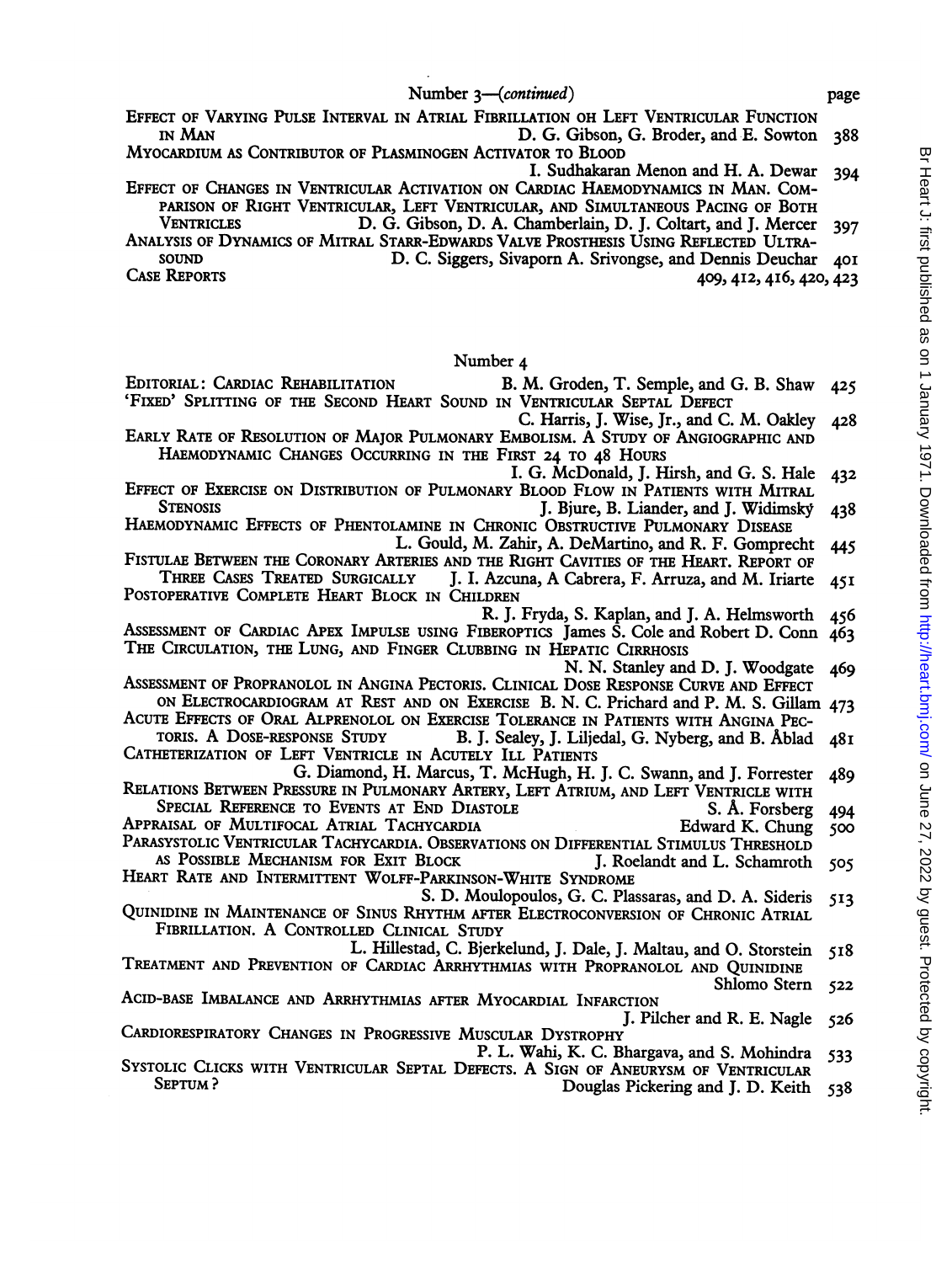| Number 4—( <i>continued</i> )                                                         | page |
|---------------------------------------------------------------------------------------|------|
| PLASMA DIGOXIN CONCENTRATIONS AND DIGOXIN TOXICITY IN HOSPITAL PATIENTS               |      |
| D. C. Evered and C. Chapman                                                           | 540  |
| ABERRANT MUSCLE BUNDLE OF THE RIGHT VENTRICLE                                         |      |
| R. J. Barnes, K. H. Kwong, and A. C. S. Cheung                                        | 546  |
| CONGENITAL AORTIC STENOSIS-AN UNUSUAL FORM. CONSIDERATION OF SURGICAL MANAGEMENT      |      |
| Jane Somerville and Donald Ross                                                       | 552  |
| ANGIOGRAPHIC ASSESSMENT OF LEFT VENTRICULAR FUNCTION IN PATIENTS WITH ISCHAEMIC HEART |      |
| DISEASE WITHOUT CLINICAL HEART FAILURE                                                |      |
| K. Chatterjee, M. Sacoor, G. C. Sutton, and G. A. H. Miller                           | 559  |
| ASSESSMENT OF LEFT VENTRICULAR FUNCTION BY SINGLE PLANE CINEANGIOGRAPHIC VOLUME       |      |
| <b>ANALYSIS</b><br>K. Chatterjee, M. Sacoor, G. C. Sutton, and G. A. H. Miller        | 565  |
| ATRIOVENTRICULAR DISSOCIATION WITH ACCROCHAGE                                         |      |
| E. Fletcher, P. Morton, J. G. Murtagh, and S. Bekheit                                 | 572  |
| APEX CARDIOGRAM AND SYSTOLIC TIME INTERVALS IN ACUTE MYOCARDIAL INFARCTION            |      |
| S. R. Jain and J. Lindahl 578                                                         |      |
| ACUTE MYOCARDIAL INFARCTION WITHOUT OBSTRUCTIVE CORONARY ARTERY DISEASE DEMON-        |      |
| STRATED BY SELECTIVE CINEARTERIOGRAPHY                                                |      |
| A. V. G. Bruschke, K. J. J. Bruyneel, A. Bloch, and G. van Herpen                     | 585  |
| CONSERVATIVE TREATMENT OF AV BLOCK IN ACUTE MYOCARDIAL INFARCTION. RESULTS IN 105     |      |
| <b>CONSECUTIVE PATIENTS</b><br>Liv Hatle and R. Rokseth                               | -595 |
| DOUBLE-BLIND THREE-DOSE TRIAL OF ORAL ALPRENOLOL IN ANGINA PECTORIS                   |      |
| E. Sowton and C. Smithen                                                              | 60 I |
| PROCEEDINGS OF THE BRITISH CARDIAC SOCIETY                                            | 607  |
| <b>CASE REPORTS</b><br>617, 623, 626, 629                                             |      |
| <b>CORRESPONDENCE</b>                                                                 | 632  |
|                                                                                       |      |
|                                                                                       |      |

#### Number 5

EDITORIAL: HIS BUNDLE ELECTROGRAMS<br>SINUS ARREST IN ACUTE MYOCARDIAL INFARCTION R. Rokseth and L. Hatle 639 SINUS ARREST IN ACUTE MYOCARDIAL INFARCTION CORRELATION OF MORTALITY RATE AND SERUM ENZYMES IN MYOCARDIAL INFARCTION. TEST OF EFFICIENCY OF CORONARY CARE EFFICIENCY OF CORONARY CARE B. L. Chapman 643 BRADYCARDIA, INCREASED CARDIAC OUTPUT, AND REVERSAL OF PULMONARY HYPERTENSION IN ALTITUDE NATIVES LIVING AT SEA LEVEL F. Sime, D. Peñaloza, and L. Ruiz ALTITUDE NATIVES LIVING AT SEA LEVEL F. Sime, D. Peñaloza, and L. Ruiz 647 TRANSSEPTAL CATHETERIZATION VIA RIGHT SUBCLAVIAN VEIN E. J. Epstein and N. Coulshed 658 UNUSUAL COMPLICATIONS OF BACTERIAL ENDOCARDITIS P. N. Symbas, B. J. Baldwin, R. C. Schlant, and J. W. Hurst 664 ANAYLYSIS OF SYMPTOMATIC COURSE AND PROGNOSIS AND TREATMENT OF HYPERTROPHIC OBSTRUC-TIVE CARDIOMYOPATHY D. A. Swan, Barbara Bell, Celia M. Oakley, and J. Goodwin 67I ULTRASONIC EVALUATION OF ANATOMICAL ABNORMALITIES OF HEART IN CONGENITAL AND ACQUIRED HEART DISEASES M. Tanaka, T. Neyazaki, S. Kosaka, H. Sugi, S. Oka, T. Ebina, Y. Terasawa, K. Unno, and K. Nitta 686 PERSISTENT DUCTUS ARTERIOSUS IN MALAYSIAN PATIENTS M. Krishnan and M. R. J. Snelling 699 'PIXIE' CARDIOGRAPHY. ACCELEROMETER APPLICATIONS TO PHONOCARDIOGRAPHY AND DISPLACE-MENT CARDIOGRAPHY IN CHILDHOOD F. E. Bew, D. Pickering, P. Sleight, and F. D. Stott 702 THE PRAECORDIAL HONK P. Rizzon, Giuseppina Biasco, and G. Maselli-Campagna 707 PLASMA FREE FATTY ACID AND CATECHOLAMINE LEVELS IN PATIENTS WtTH ACUTE MYOCARDIAL **INFARCTION** W. Januszewicz, M. Sznajderman, M. Ciswicka-Sznajderman, B. Wocial, and Z. Rymaszewski 7I6 MEASUREMENTS OF SINUS IMPULSE CONDUCTION FROM ELECTROGRAM OF BUNDLE OF HIS

S. Bekheit, J. G. Murtagh, P. Morton, and E. Fletcher 719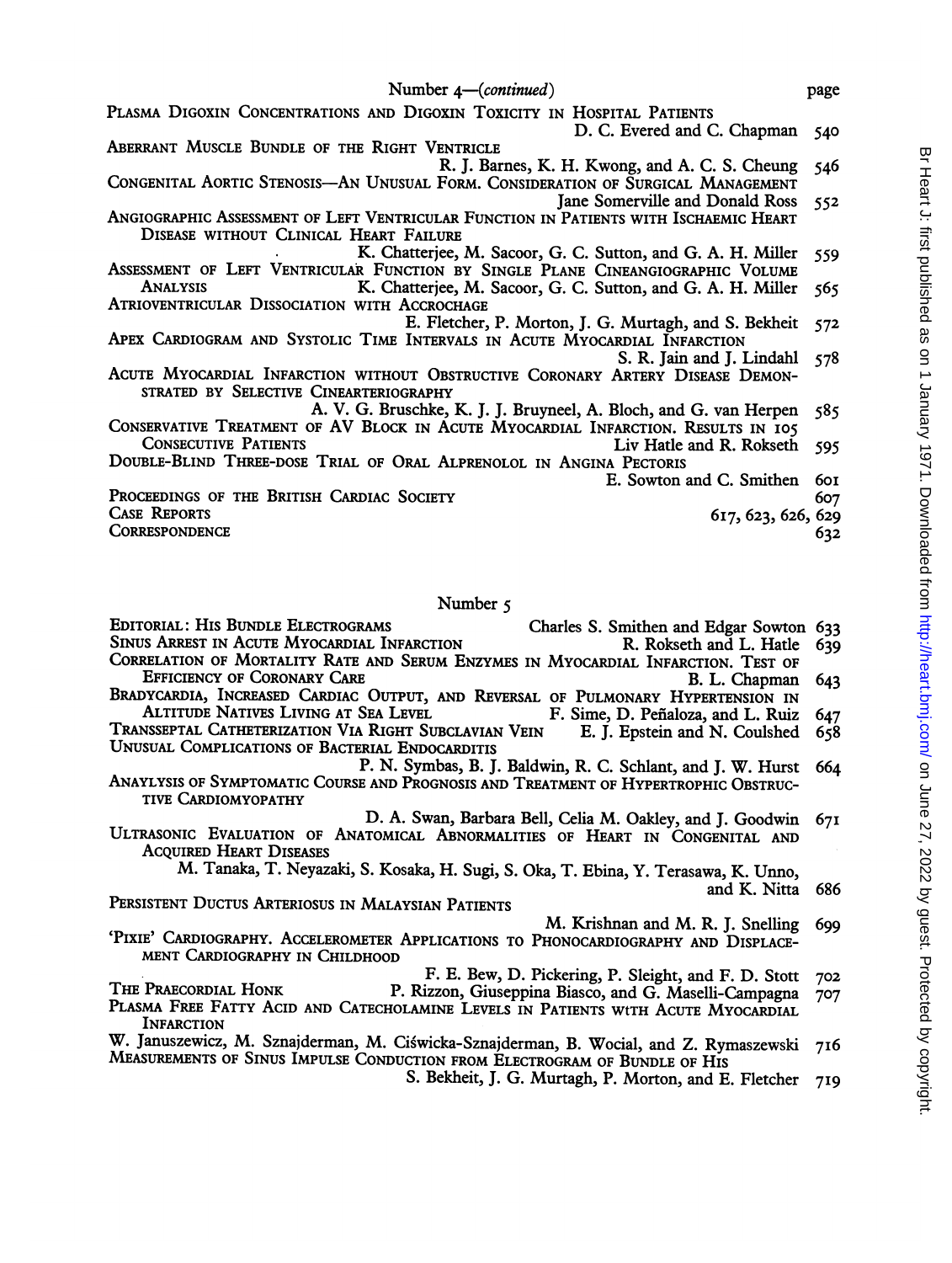TRANSPOSITION OF GREAT ARTERIES. A STUDY OF <sup>65</sup> INFANTS FOLLOWED FOR <sup>I</sup> TO <sup>4</sup> YEARS AFTER C. G. Parsons, R. Astley, F. G. O. Burrows, and S. P. Singh 725 ELECTROCONVERSION OF ATRIAL FIBRILLATION AFTER MITRAL VALVOTOMY Adrian R. M. Upton and Michael Honey 732<br>A. J. Eisinger 739 ATRIAL FIBRILLATION IN BACTERIAL ENDOCARDITIS<br>SINUS BRADYCARDIA BADYCARDIA Dennis Eraut and David B. Shaw 742 Dennis Eraut and David B. Shaw TRAUMATIC TRICUSPID REGURGITATION. LONG-TERM SURVIVAL M. S. Croxson, K. P. O'Brien, and J. B. Lowe 750<br>B. M. Groden, T. Semple, and G. B. Shaw 756 CARDIAC REHABILITATION IN BRITAIN (1970) ELECTROCARDIOGRAPHIC EFFECTS OF ISOPRENALINE IN NORMAL SUBJECTS AND PATIENTS WITH CORONARY ATHEROSCLEROSIS H. Wexler, J. Kuaity, and E. Simonson H. Wexler, J. Kuaity, and E. Simonson 759 SYSTOLIC TiME INTERVAL FLUCTUATIONS PRODUCED BY ACUTE MYOCARDIAL INFARCTION J. T. Dowling, G. Sloman, and Cecily Urquhart 765 MITRAL STENOSIS WITH LEFT-TO-RIGHT SHUNT AT ATRIAL LEVEL. A DIAGNOSTIC CHALLENGE R. Tandon, S. C. Manchanda, and S. B. RoY 773 CARDIOMYOPATHY ASSOCIATED WITH CONGENITAL HEART DISEASE A. Shem-Tov, V. Deutsch, J. H. Yahini, and H. N. Neufeld 782 OBITUARY: S. B. BOYD CAMPBELL, M.C. Obituary: George Mason 795<br>Case Reports 796, 799, 803, 806 796, 799, 803, 806

Number 6

- EDITORIAL: NEW FRONTIERS IN ARRHYTHMIAS **FOLLOWING SUPPORT ALL PROPERTY** J. P. P. Stock 809 AUENBRUGGER'S CONTRIBUTION TO CARDIOLOGY. HISTORY OF PERCUSSION OF THE HEART D. Evan Bedford 817
- ENDOMYOCARDIAL BIOPSY IN DIAGNOSIS OF CARDIOMYOPATHIES
- K. Somers, M. S. R. Hutt, A. K. Patel, and P. G. D'Arbela 822
- INCIDENCE OF ACUTE RHEUMATIC FEVER VALUE OF ELECTROCARDIOGRAM IN POPULATION SURVEYS. AN ATTEMPT TO IMPROVE INTERPRETATION
- E. B. Raftery, P. Cocker, and W. W. Holland 837
- SYSTEMATIZATION AND EMBRYOLOGICAL AND ANATOMICAL STUDY OF MIRROR-IMAGE DEXTROCAR-DIAS, DEXTROVERSIONS, AND LAEVOVERSIONS
- María V. de la Cruz, G. Anselmi, L. Muños-Castellanos, B. Nadal-Ginard, and S. Muñoz-Armas 841 SPONTANEOUS CLOSURE OF VENTRICULAR SEPTAL DEFECT AFTER BANDING OF PULMONARY ARTERY
	- D. Verel, K. P. Chandrasekhar, and D. G. Taylor 854
- CONGENITAL CORONARY ARTERY FISTULA. ANALYSIS OF I7 CASES J. J. E. de Nef, P. J. Varghese, and G. Losekoot 857
- CLINICAL SIGNIFICANCE OF THE CORONARY ARTERIOGRAM D. C. Banks, E. B. Raftery, and S. Oram 863
- ELECTROCARDIOGRAPHIC ABNORMALITIES DURING EXERCISE 3 WEEKS TO 18 MONTHS AFTER ANTERIOR<br>MYOCARDIAL INFARCTION 1.-H. Atterhög, L.-G. Ekelund, and L. Kaijser J.-H. Atterhög, L.-G. Ekelund, and L. Kaijser 87I
- SERIAL PLASMA ADRENALINE AND NORADRENALINE LEVELS IN MYOCARDIAL INFARCTION USING A<br>New Double Isotope Technique D. C. Siggers, Chervl Salter, and D. C. Fluck D. C. Siggers, Cheryl Salter, and D. C. Fluck 878
- PLASMA GLYCEROL CONCENTRATION IN PATIENTS WITH MYOCARDIAL ISCHAEMIA AND ARRHYTHMIAS S. Carlström and B. Christensson 884
- CLINICAL, ELECTROCARDIOGRAPHIC, AND HAEMODYNAMIC EFFECTS OF LONG-TERM USE OF PRO-PRANOLOL IN PRINZMETAL'S VARIANT ANGINA PECTORIS
- M. Guazzi, F. Magrini, C. Fiorentini, and A. Polese 889 AUSCULTATORY AND PHONOCARDIOGRAPHIC FINDINGS IN AUTOLOGOUS FASCIA LATA VALVES
- L. Schwartz, A. S. Trimble, and J. E. Morch 895
- GENETICS OF FALLOT'S TETRALOGY AND THE SANCHEZ CASCOS 899 CONTINUOUS MURMUR IN PULMONARY ATRESIA WITH REFERENCE TO AORTOGRAPHY
	- W. Zutter and Jane Somerville 905